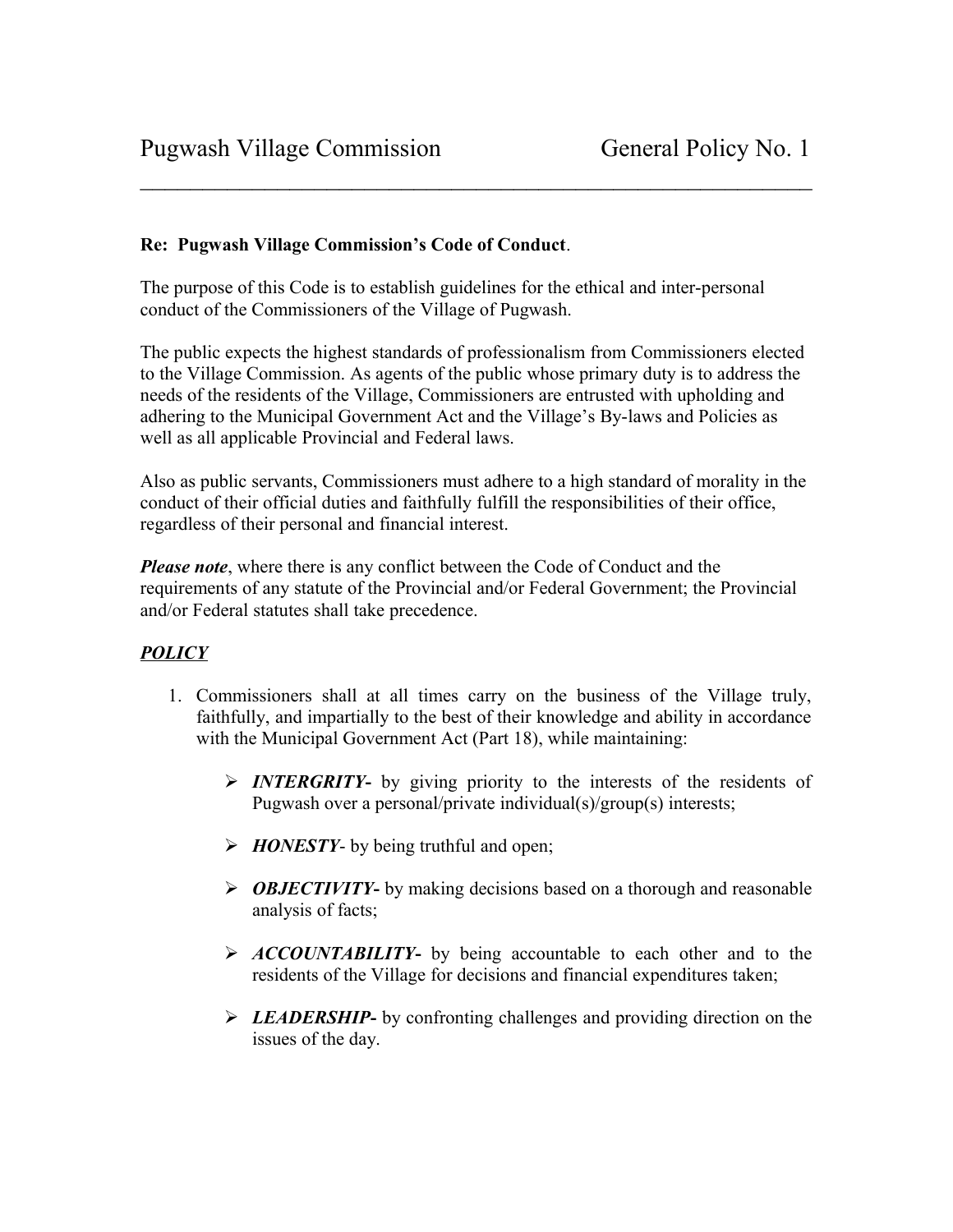- 2. Commissioners shall act in good faith at all times, putting public interest above personal interest.
- 3. Commissioners shall not show favoritism or bias toward any vendor, contractor or others doing business with the Village. Commissioners are prohibited from accepting gifts or favours from any vendor, contractor or others doing business with the Village and/or through a family member or friend, which could be considered (either real or perceived) as reasonable suspicion of influence of favours or disadvantage to any individual or organization.
- 4. Commissioners shall be mindful of issues involving a Conflict of Interest (either direct or indirect), and will declare such Conflict of Interest when they occur. REF: Conflict of Interest Policy No. 2.
- 5. Commissioners shall not disclose or release to any members of the public; including but not limited to individuals, organizations/groups and/or media, any confidential information acquired by virtue of their position as a Commissioner, which has been shared in confidentiality (i.e. In Camera or Committee of the Whole Meetings), in either oral or written form except when required by law or authorized by the Village Commission to do so.
- 6. Commissioners shall not use confidential information for personal or private gain; or for the gain of relatives/friends; or a corporation, organization or group of which a Commissioner is a member, investor, employee, owner or partner.
- 7. Commissioners seeking information relevant to Village business from staff will do so through the office of the Village Clerk/Treasurer and/or Village Chair. Commissioners seeking information through the Freedom of Information and Privacy (FOIPOP) Act, in relation to Village business will do so through the office of the Village Clerk/Treasurer and/or Village Commission Chair.
- 8. Commissioners shall make every attempt to attend all Village Commission meetings and those meeting to which they have been appointed by the Commission as their representative. REF: Committee Representation Policy. However, when this is not possible, it is the responsibility of the said Commissioner to make known to the Village Clerk/Treasurer and/or the Village Commission Chair their unavailability/expected absence, prior to the appointed time of said meeting.
- 9. Commissioners will recognize that the expenditures of Village funds is a public trust and will endeavor at all times to ensure that such funds are expended efficiently, economically and in the best interest of the Village as a whole.
- 10. Commissioners will not request the use of Village owned equipment, materials, property or staff time for personal convenience/profit., except where such privileges/services are made available/granted to the general public.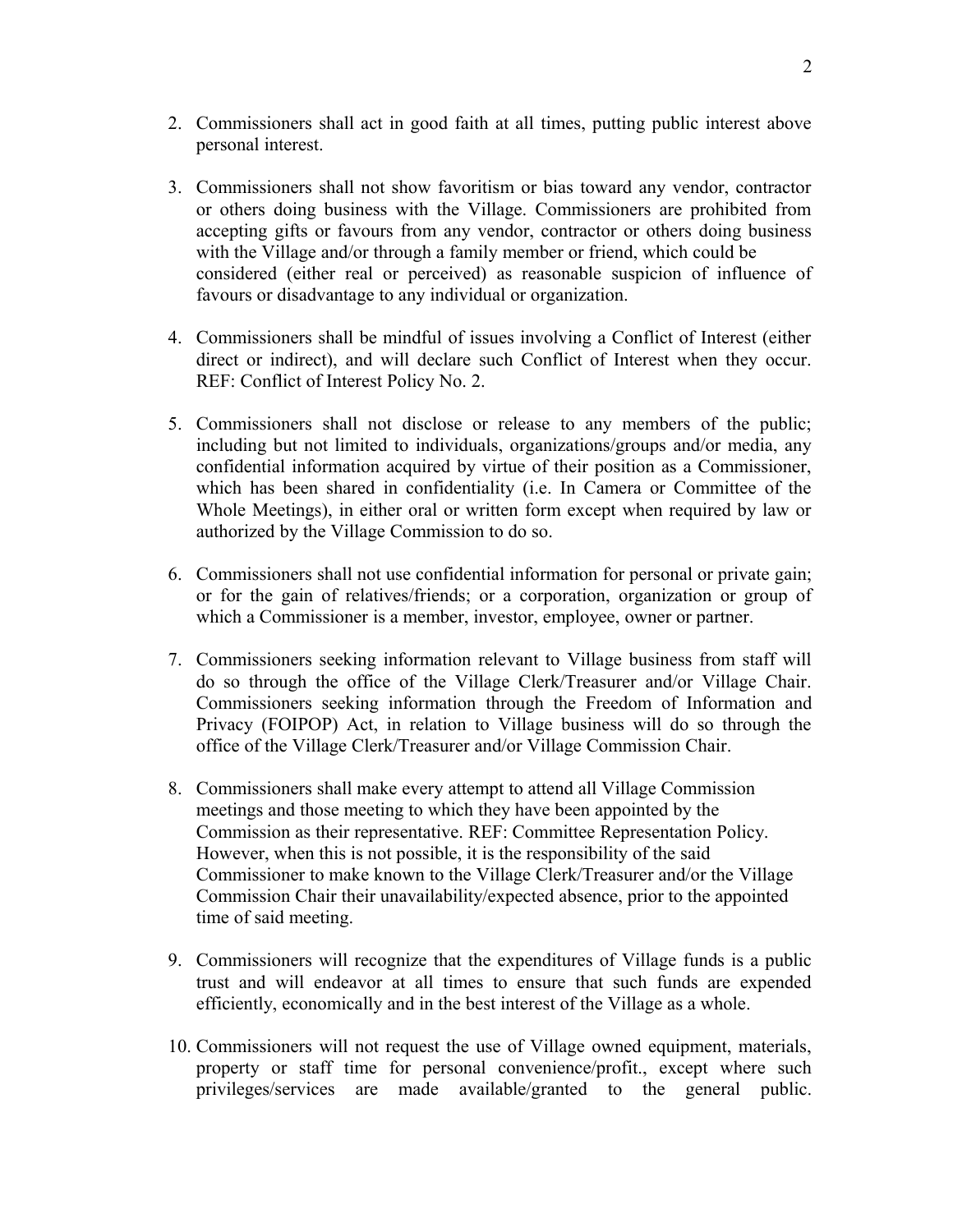Commissioners shall ensure that the business of the Commission is conducted in an efficient manner and shall avoid waste, abuse and extravagance in the provision or use of Village resources.

- 11. No Commissioner shall be granted special consideration, treatment and/or advantage nor shall they in turn grant any special consideration, treatment and/or advantage to any citizen, organization/group or company beyond that which is accorded to all.
- 12. Commissioners shall create a working environment free from discrimination, bullying and harassment while demonstrating a high standard of professionalism by displaying a dignified, understanding and respectful attitude toward the Chair, fellow Commissioners, staff, corporate/contractual employees, other government level department/employees and members of the public present during Village monthly meetings; at any proceedings called by the Commission and/or other meetings at which the Commission is represented. Meetings shall provide an environment for transparent, respectful and healthy debate on matters requiring decision-making.
- 13. Commissioners are also expected to:
	- a. avoid hostility and bitterness during meeting;
	- b. observe appropriate/proper decorum and behavior;
	- c. encourage full and open discussions on all relevant matters;
	- d. will not withhold/conceal pertinent information from fellow commissioners.
- 14. Commissioners will not pursue nor involve themselves in any procedure (planned or otherwise) calculated to embarrass a fellow Commissioner/staff of the Village; nor shall they make disparaging remarks (in or out of village meetings) about other Commissioners/staff and/or their opinions; but will reserve the right to make respectful and honest criticism if a situation warrants.
- 15. Commissioners will abide and respect the majority decisions of the Commission even if they should disagree with such decisions and shall recognize and respect the responsibility of the Village Chair to accurately communicate said decisions made by the Commission. The Village Commission Chair shall act as spokesperson for the Commission unless another Commissioner has been assigned that duty by the Commission as a whole.
- 16. Commissioners shall recognize the importance of working constructively with other levels of governments and recognized organizations in Nova Scotia and beyond in order to achieve the goals of the Village. Therefore commissioners shall endeavor to keep informed on all local, provincial, and national programs/developments which may be of significance to the Village of Pugwash.